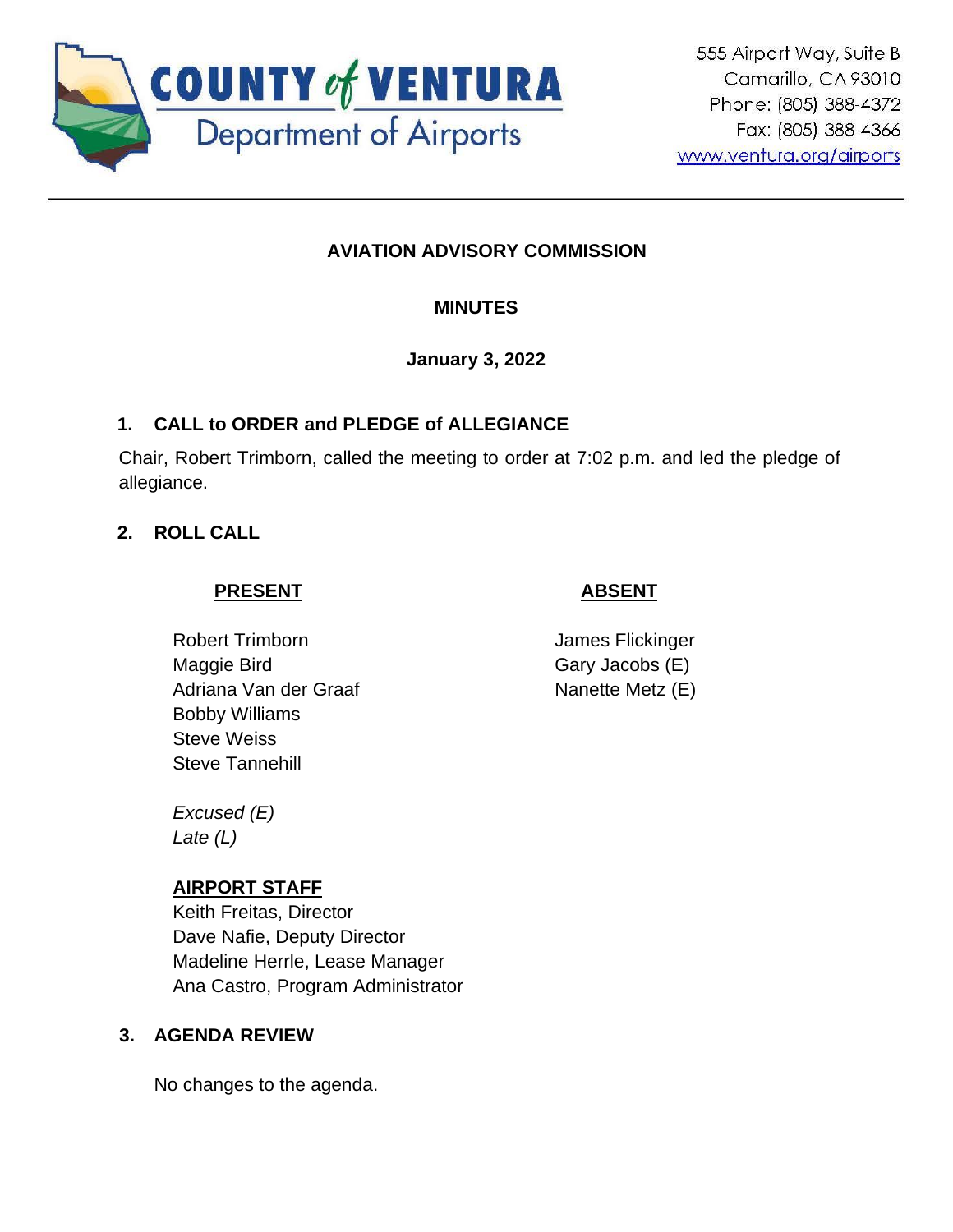### **4. APPROVAL OF MINUTES – December 6, 2021**

*Steve Weiss moved to approve the December 6, 2021 minutes and Adriana Van der Graaf seconded the motion. All Commissioners voted in favor and the motion passed unanimously 6-0.*

**5. PUBLIC COMMENT -** Citizens wishing to speak to the Commission on an airport related item must fill out a speaker card and submit it to the secretary. Comments will be limited to a maximum of **three** minutes per item.

*Speaker cards for issues NOT on the agenda must be submitted before the end of the public comment period.* 

*Speaker cards for issues listed on the agenda must be presented before the item is up for consideration. Speakers will be called when the item is presented.*

None.

### **6. NEW BUSINESS**

#### **A. Subject: Selection of Chair and Vice-Chair for Calendar Year 2022**

#### **Recommendation:**

Nominate and select the 2022 Chair and Vice-Chair.

*Steve Weiss moved to nominate James Flickinger as Chair. All Commissioners voted in favor and the motion passed unanimously 6-0.* 

*Robert Trimborn moved to nominate Adriana Van der Graaf as Vice-Chair. All Commissioners voted in favor and the motion passed unanimously 6-0.*

- 2022 Seats: Mr. James Flickinger, Chair Ms. Adriana Van der Graaf, Vice-Chair
- **B. Subject: Approval of, and Authorization for the Director of Airports or Designee to Sign, the First Amendment to Lease with Kim & Bill Burr Family Trust at 65C Durley Ave., the Second Amendment to Lease with Kim & Bill Burr Family Trust at 65 A/B, Camarillo, California**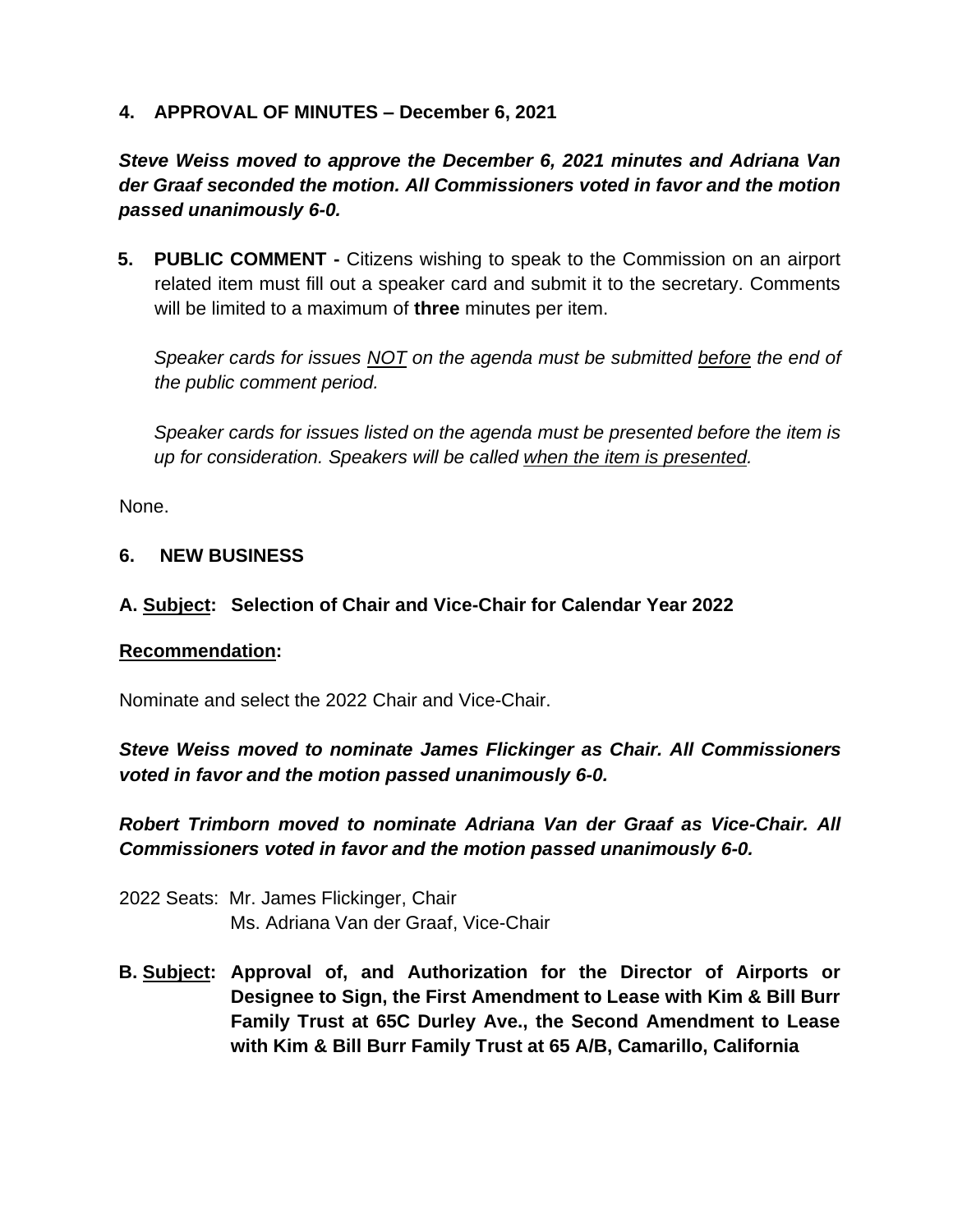### **Recommendation:**

Approve, and authorize the Director of Airports or his designee to sign, the attached Amendments to Lease with the Kim & Bill Burr Family Trust.

Director Keith Freitas introduced the item and stated that lease manager Madeline Herrle was available to provide additional details. Ms. Herrle explained that there are two lease amendments before the Commission. One amendment is for the property located at 65 A/B Durley Avenue in Camarillo and the other amendment is for the property located at 65C Durley Avenue in Camarillo. She described the nature of the amendments which involves shared use and maintenance of a ramp. Commissioners Steve Tannehill and Steve Weiss recommended that language be added to the lease assignment attached as Exhibit 1. Ms. Herrle clarified that the only items before the Commission are the two lease amendments attached as Exhibits 2 and 3, not the lease assignment, but added that she would take note of the Commissioner's recommendations.

# *Steve Weiss moved to approve staff's recommendation and Robert Trimborn seconded the motion. All Commissioners voted and the motion passed 5-1.*

# *Yes: Robert Trimborn, Maggie Bird, Adriana Van der Graaf, Bobby Williams, Steve Tannehill*

### *No: Steve Weiss*

# **C. Subject: Adoption of Resolution #5 Authorizing Remote Teleconference Meetings of the Aviation Advisory Commission for a 30-Day Period**

### **Recommendation:**

Adopt the attached Resolution #5 (Exhibit 1) authorizing remote teleconference meetings of the Aviation Advisory Commission for a 30-day period pursuant to Government Code Section 54953, Subdivision (e), of the Ralph M. Brown Act.

Director Keith Freitas provided a brief staff's report. Commissioner Steve Weiss recommended the motion be amended to a 35-day period. Additionally, Mr. Weiss requested that staff report back with the fiscal impact to the County when additional meetings are needed to adopt these resolutions. A discussion took place about approving a 35-day period versus a 30-day period, and whether such an action would violate the Brown Act due to the fact that state law calls for a review of these resolutions by legislative bodies every 30 days. Director Freitas shared that as it currently stands, the County of Ventura Board of Supervisors will not do a blanket approval of these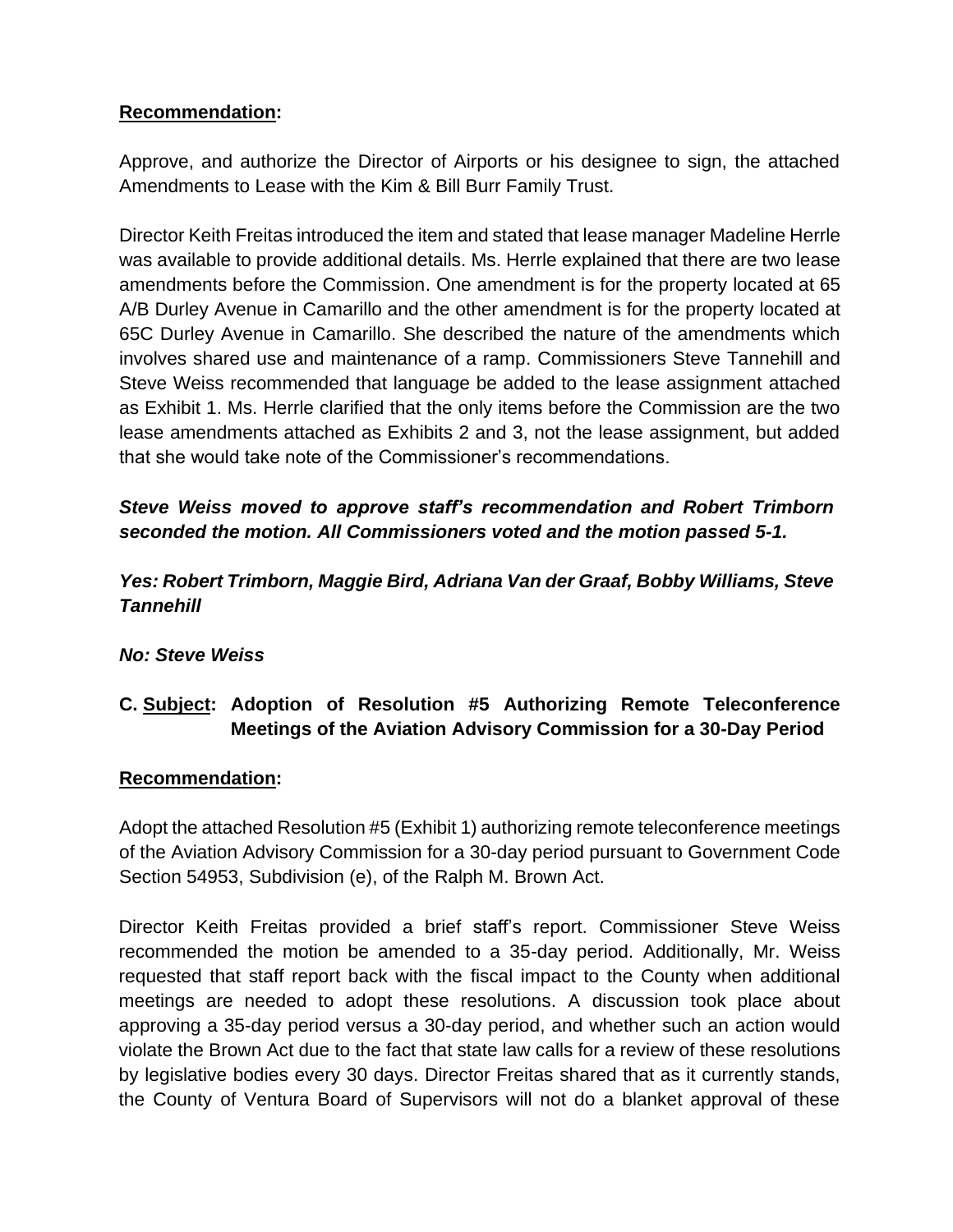resolutions to cover all affected bodies in the County. Mr. Freitas also confirmed that the 30-day period is not negotiable due to state law.

## *Steve Tannehill moved to approve staff's recommendation and Robert Trimborn seconded the motion. All Commissioners voted and the motion passed 5-1.*

*Yes: Robert Trimborn, Maggie Bird, Adriana Van der Graaf, Bobby Williams, Steve Tannehill*

#### *No: Steve Weiss*

### **7. DIRECTOR'S REPORT**

Director Keith Freitas shared that the department hosted a noise forum on December 16, 2021. Mr. Freitas added that there were 15 attendees which included community members from the neighborhood councils, air traffic control staff, local elected officials, flight school operators, and airport staff. Airport staff has a list of items to look into that were requested by community members. Additionally, Mr. Freitas shared three items that airport staff is working on to help address noise concerns; the items included hiring a community relations staff member, installation and use of new air traffic technology, and submission for a grant from the Federal Aviation Administration in the amount of \$525,000 for each airport to have a Part 150 noise study.

Regarding the private hangar lease, Mr. Freitas shared that he had discussions with Scott Barer, president of the Camarillo Oxnard Hangar Owners and Tenants Association (COHOTA), and that County Counsel continues to work with COHOTA's counsel. Mr. Freitas expects to bring forth the final lease to this Commission at the February meeting. Regarding the Joint Powers Agreement, the airport continues to have favorable discussions with the City of Camarillo and Mr. Freitas will report back with significant milestones as they come about.

Mr. Freitas mentioned that the city of Port Hueneme is in need of space to store containers and trailers to help alleviate the backlog that ports on the west coast are experiencing. He and lease manager Madeline Herrle are working with the city to see if the airport has property near Oxnard Airport that can be used for storage. Director Freitas shared that the Commission has a vacant position and provided a link where interested applicants can apply for the position. Commission members said farewells to Commissioner Bruce Hamous. Mr. Freitas then recognized long-term airport tenant and aviation enthusiast, John Slais, who recently passed away. Finally, Director Freitas requested that deputy director, Dave Nafie, share information requested by the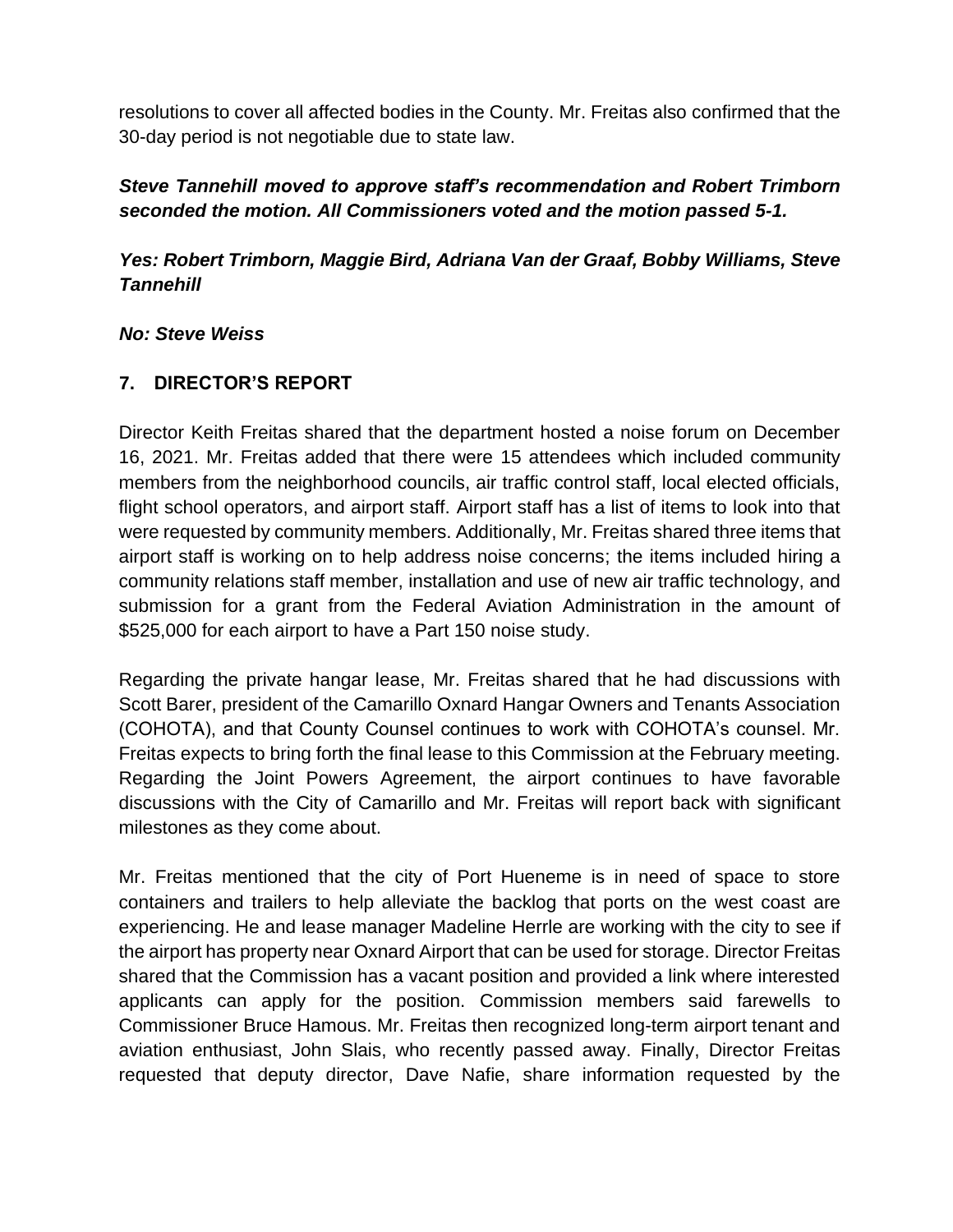Commission during a previous meeting regarding touch and go operations at each airport. Mr. Nafie also provided information about aircraft incidents.

#### *Report was received and filed.*

#### **8. REPORTS**

**Report items listed below are presented to the Aviation Advisory Commission for information only, at this time. The report items require no action or are not ready for the Commission's consideration. The Commission may refer these items to the Department of Airports for investigation and report back on a future agenda.** 

Monthly Activity Report – October, November 2021 Monthly Noise Complaints – October, November 2021 Consultant Reports (Coffman Associates, Mead & Hunt) – November 2021 Consultant Reports (Jviation) – November, December 2021 Airport Tenant Project Status – December 2021 Project Status – December 2021 Meeting Calendar

#### *Reports were received and filed.*

#### **9. CORRESPONDENCE**

**Correspondence items listed below are presented to the Aviation Advisory Commission for information only, at this time. The correspondence items require no action or are not ready for the Commission's consideration. The Commission may refer these items to the Department of Airports for investigation and report back on a future agenda.** 

Article dated December 27, 2021 re: acquisition of AVEX located at Camarillo Airport

#### *Correspondence was received and filed.*

#### **10. COMMISSION COMMENTS**

Commissioner Steve Weiss provided comments about the Teal Club Road project. He shared that the project appears to be going forward with approximately 1,000 residential homes situated alongside the runway at Oxnard Airport. Mr. Weiss suggested that the Department of Airports get the word out that there will be flyovers and noise. Commissioner Adriana Van der Graaf suggested that people who buy houses next to the airport be required to sign and acknowledge that they are aware there will be noise